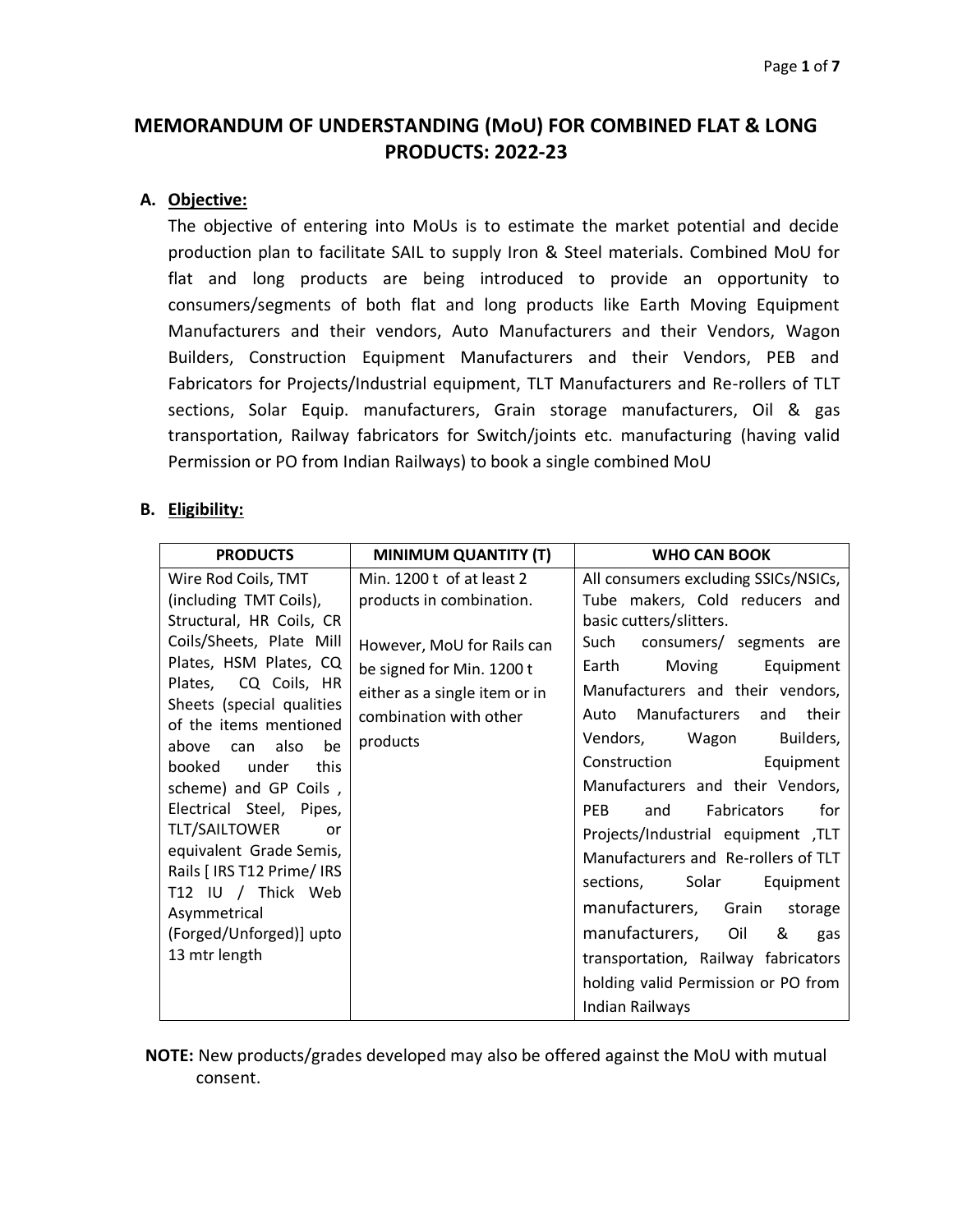# **C. General Terms and Conditions of MoUs**

- 1. MoUs can be signed at any time during the year.
- 2. Consumers entering into combined products MOU will have to indicate the product wise breakup at the time of signing the MoU. However, Inter-category adjustment may be allowed.

Valid permission or PO from Indian Railways is required at the time of entering into MoU for Rails.

- 3. Single MoUs can be signed with companies/firms having units at different locations operating under the same name and style.
- 4. Single MoUs can be signed with Group Sister Companies with whom MoUs have been entered in the previous years. SAIL may also consider applications for fresh cases for Group Sister Companies as well Holding Companies & Subsidiary Companies.
- 5. Annual MoU booking quantity can be reduced up to 90% level of the original booking quantity at the option of the customer. The reduction of MoU quantity will be allowed only once (maximum) during the MoU period. Such an option for reduction can be exercised by the customer latest by 3 months before the MoU period is over.
- 6. SAIL may also exercise the option of reducing the MoU quantity upto 90% of the original level at any point of time.
- 7. Enhancement of quantity under the MOU scheme may be considered by SAIL after due review subject to lifting being lower than 120% of the MOU quantity at the time of receipt of request from the customer for enhancement. The enhancement of MOU quantity will be ususally allowed maximum twice during the MOU period. Based on merits SAIL may allow enhancement of MOU quantity more than twice. The option for enhancement is to be exercised by the customers latest by 2 months before the MoU period is over.

# D. **Interest Free Credit (IFC):**

The following IFC may be offered against MoU booking :

| Monthly lifting (T) | No of days of IFC |  |  |
|---------------------|-------------------|--|--|
| 100-500             | 10                |  |  |
| >500                | 15                |  |  |

# **Terms & Conditions of IFC:**

- a) IFC will be allowed on actual quantity lifted.
- b) There will be no IFC for Semis.
- c) In respect of group sister companies signing a single MoU, the IFC slab applicable will be decided by adding up the purchases of all the units. In case of consumers with more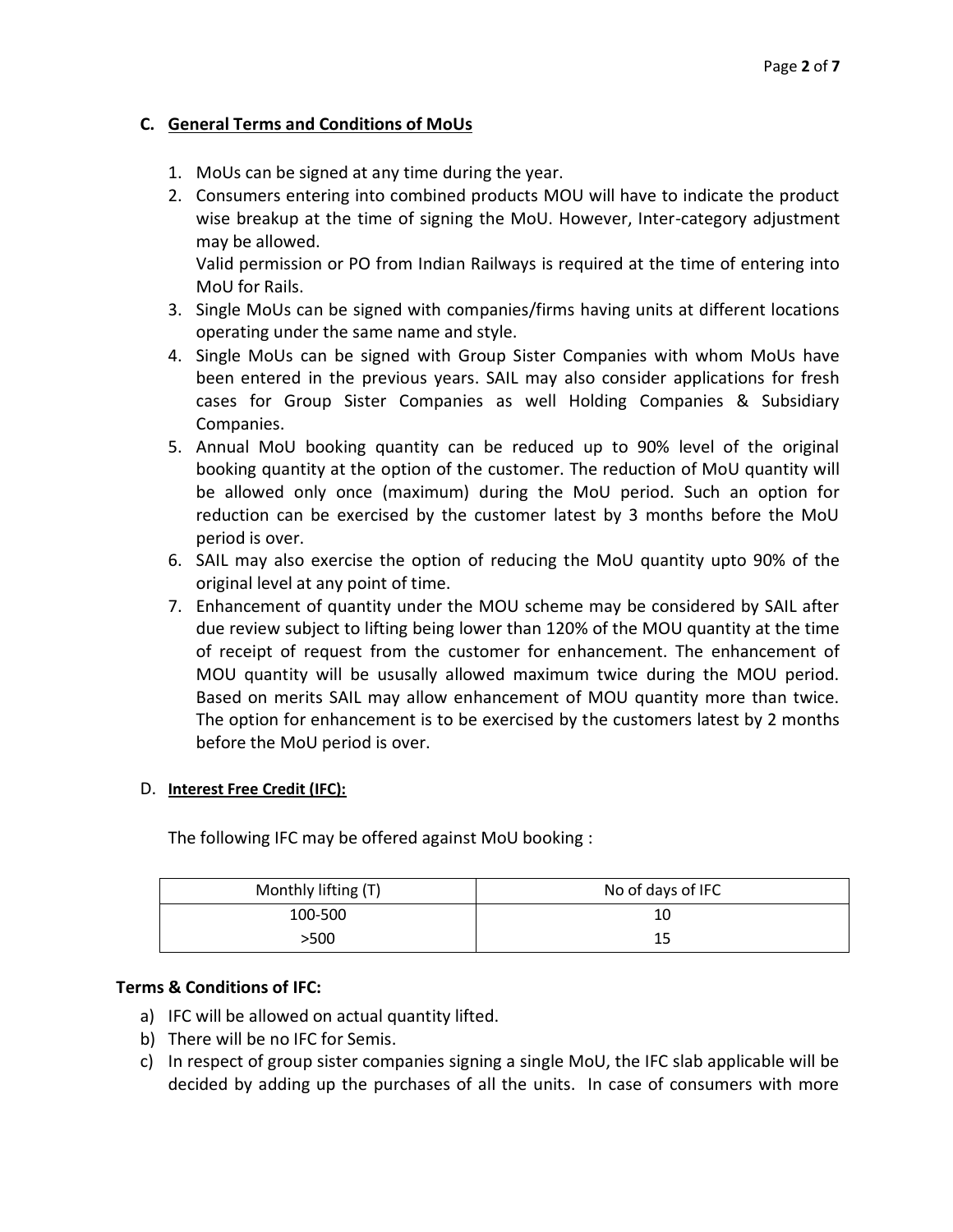than one unit in the same name and style also, IFC slab applicable will be decided by adding up the purchases of all the units.

- d) Equivalent cash discount, at rates as applicable from time to time on credit sales, may be allowed against entitled IFC.
- e) In case of failure on the part of SAIL to supply the monthly committed quantity under MoU, to correct the situation "a make-up credit" may be allowed considering the calendar quarter as one unit, while continuing the procedure of operating IFC on a monthly basis.

Example: In case of a MoU signed for supply of 4000 MT during the year, the average quarterly quantity works out to 1,000 MT and the average monthly quantity to 333 MT. Assume the following supply pattern and the applicable IFC.

| Supply during |                | Actual supply  | Envisaged supply as per MoU |                |  |
|---------------|----------------|----------------|-----------------------------|----------------|--|
|               | Quantity       | Applicable IFC | Quantity                    | Applicable IFC |  |
|               | $(\mathsf{T})$ | (No. of days)  | (T)                         | (No. of days)  |  |
| 1st Month     | 333            | 10             | 333                         | 10             |  |
| 2nd Month     | 50             | <b>NIL</b>     | 333                         | 10             |  |
| 3rd Month     | 617            | 10             | 334                         | 10             |  |
| <b>TOTAL</b>  | 1000           |                | 1000                        |                |  |

The total quantity supplied during the calendar quarter at 1000 MT qualified for 10 days IFC for all three months for average monthly lifting of 333 MT. However, due to the actual monthly supplies being less than the monthly average during the second month, IFC cannot be extended. Thus full benefit of IFC is not passed on to customer.

In this situation, the customer may be given "Make-Up Credit" by way of equivalent cash discount for 10 days for the second month and credit for first &third month may be limited to 10 days only.

f) Penal interest at rates applicable from time to time would be charged by SAIL for delay in making payment by customers after expiry of entitled period of IFC as per MoU or at the expiry of mutually extended credit period, if any.

# **E. Turnover Discount**

The TOD entitlements against MoU bookings:

| Annual MoU (T) | TOD (Rs./T) |  |  |
|----------------|-------------|--|--|
| 1200-6000      | 125         |  |  |
| >6000-12000    | 150         |  |  |
| >12000-24000   | 175         |  |  |
| >24000         | 200         |  |  |

# **Terms & Conditions of Turnover Discount**

1. TOD will be paid on actual quantity lifted subject to successful completion of MoU but limited to maximum 120% lifting of original MoU quantity.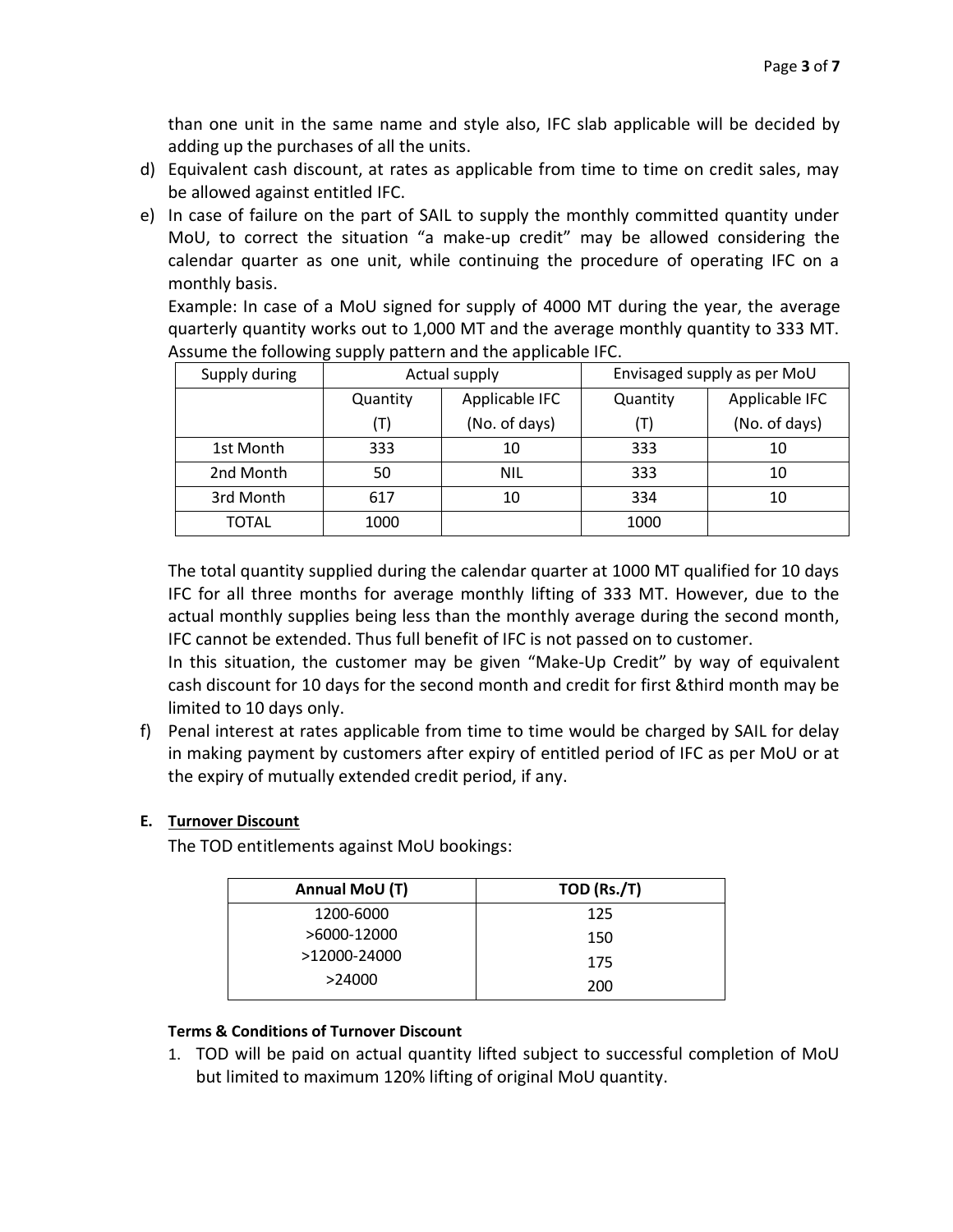- 2. TOD may also be paid, in case lifting ranges between 90% to less than 100% of original of original / reduced MOU quantity as the case may be. However in such cases rate of TOD shall be 50% of the slab corresponding to the actual quantity lifted or 50% of the rate of TOD applicable for lowest TOD slab, whichever is higher. In such cases of lifting in the range of 90% to less than 100% of original/ enhanced / reduced MOU quantity, 50% of the consistency incentive is also payable wherever applicable.
- 3. The payment of TOD will be made at the end of the MoU period and normally within one month after completion of MoU period. TOD shall be paid only after taking into account all the credit notes and debit notes and after realization of all outstanding payments including sales under credit.
- 4. For Key Account Customers, adjustment of 50% of accrued TOD after taking into account all the credit notes and debit notes and after realization of all outstanding payments including sales under credit may be done towards supplies in Q4 with approval of ED(Sales & ITD) / ICWF, subject to lifting of minimum 75% of MOU Quantity by end of Q3 with an undertaking from the customers that the paid TOD shall be recovered from them in case of non-fulfillment of the annual MOU commitment at the end of the MOU period.
- 5. TOD will be paid on flat rate and not on incremental basis. However, quantity sold through plant disposals, tender sales, and materials returned under quality complaint will not be taken into account for calculation of TOD. In cases where customer falls short of quantity to be eligible for TOD benefit, the tonnage lifted by the customer, but returned under quality complaint, will be considered as a part of actual lifting for the purpose of eligibility. However, TOD will not be paid for such quantity.
- 6. In case the option of reducing the original booking quantity is exercised by the customer the customers would be entitled to TOD only to the extent of the reduced quantity and not upto 120% of the reduced quantity.
- 7. In case SAIL exercises the option of reducing the MoU quantity, TOD would be admissible upto 120% of the reduced quantity.
- 8. In the case of a Company having units all over the country operating under the same name and style, for calculation of TOD, purchases of all the units will be added, provided they had entered into a single Annual MoU covering requirements of all the units. Similarly, for calculation of TOD, purchases of all units of a group company will be added provided a single Annual MoU had been signed for different units of the Group Company.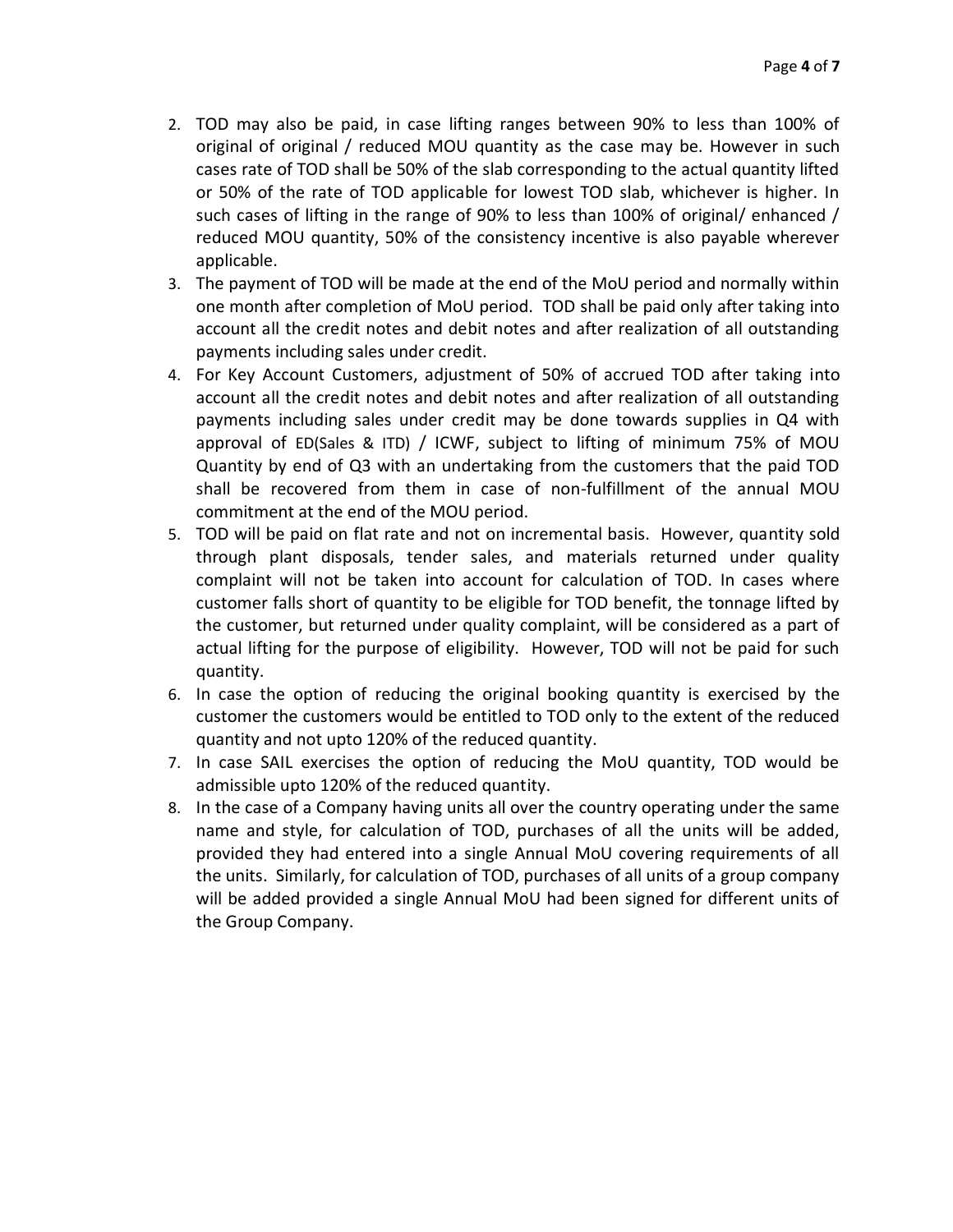#### **F. Consistency Incentive**

| Minimum monthly lifting | Consistency rate(Rs/t) |  |  |
|-------------------------|------------------------|--|--|
| (as % of annual MoU     |                        |  |  |
| booking quantity)       |                        |  |  |
| 5%                      | 50                     |  |  |
| 6.5%                    | 75                     |  |  |
| 8%                      | 100                    |  |  |

1. Under this MoUs, consistency incentive shall be offered as under:

- 2. Consistency Incentive will be payable subject to successful completion of MoU anytime during the year and shall be paid along with TOD at the end of the MoU period and normally within one month after completion of MoU period. Consistency Incentive shall be paid on actual quantity lifted limited to maximum 120% lifting of original MoU quantity.
- 3. In case of non-fulfilment of the condition of consistent lifting in any one month during the period of MoU on account of the customer due to valid reasons, SAIL may consider condoning the same. In addition, if on account of SAIL's inability to supply despite the customer having released the orders in time, SAIL may not consider this as an inconsistency.

#### **G. Other Terms and Condition of MoU**

- 1. Any variation in the statutory duties and levies viz. GST etc. as well as freight as applicable shall be payable by the customer.
- 2. If any consumer desires to lift materials from different locations, breakup of the quantities to be lifted from each location will have to be provided at the time of signing of the MoU. However, for them inter-location adjustment of MoU quantities may be considered by SAIL. For successful completion of MoU, their offtake at all locations and all products put together would be considered.
- 3. Quantity of supply in a month will normally be reckoned with reference to RRs/Challans raised during the month for direct dispatch by Rail/stockyard deliveries respectively and applicable MoU benefits paid accordingly. In case of direct dispatch by road, date of plant invoice would be reckoned as the date of dispatch.
- 4. In case SAIL is not able to supply the material against accepted orders of the customer during last month of MoU period, the backlog as on beginning of the next month may be considered by SAIL for servicing till another month of the MoU period. The price applicable shall be the price prevailing on the date of RR (for direct dispatch by Rail)/ date of plant invoice (for direct dispatch by road)/ date of Challan for stockyard delivery. Such quantities against backlogs would be deemed to have been supplied against this MoU and associated benefits would be passed on accordingly.
- 5. The MoUs would be signed for the standard tested qualities only. However, other grades can also be supplied against the MoU depending upon availability as well as subject to mutual agreement.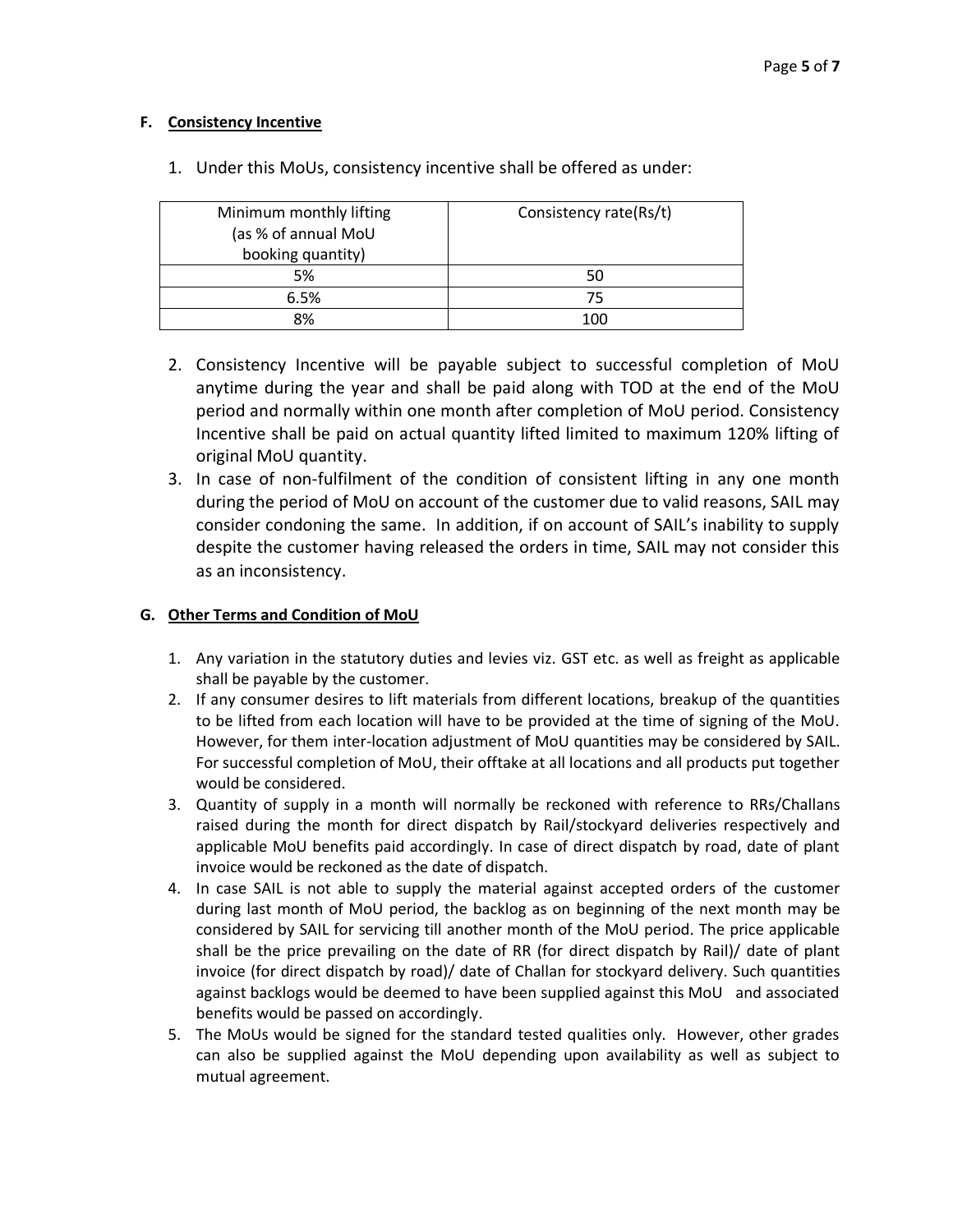- 6. SAIL may consider supply against MoU from other branches of the regions at the request of the customer subject to availability.
- 7. MoU for one year would deem to have automatically lapsed if the lifting is less than 15% of the MOU booking quantity during first 3 months of the MoU period. While customers will be entitled for IFC from first month itself, IFC benefit will be passed on to them only after fulfilment of the above condition. However, if due to inability on the part of SAIL to supply the required material within the said period, some customers become ineligible to continue with their respective MoU, then in respect of such customers, SAIL may consider continuation of these MoUs.
- 8. If actual lifting during the first six months falls below 40% of the booked quantity, the MoU would stand discontinued (This condition will not apply for SSICs and NSICs). However SAIL may consider continuation of the MoU based on merits. In such cases, the TOD payable shall be at the rate applicable for one slab below the applicable TOD slab rate for which customer would have been eligible based on the original quantity at the time of signing MoU. In case original MoU quantity at the time of signing of MoU falls under the first applicable TOD slab, the TOD will be reduced by an amount which is the difference between the second higher slab and the first slab.
- 9. SAIL will have the option to supply the material either through stockyard or through direct dispatch basis or in combination of both.
- 10. Customers would be required to make financial arrangement(s) for the material supplied by SAIL on direct dispatch basis.
- 11. HR Coils from SSP may be also be supplied against this MoU. Such supplies from SSP will be counted together with supplies from other plants for the purpose of determining slabs of TOD/IFC/Consistency Incentive and TOD/ IFC/ Consistency Incentive would be paid against such supplies.

=============0000000===========